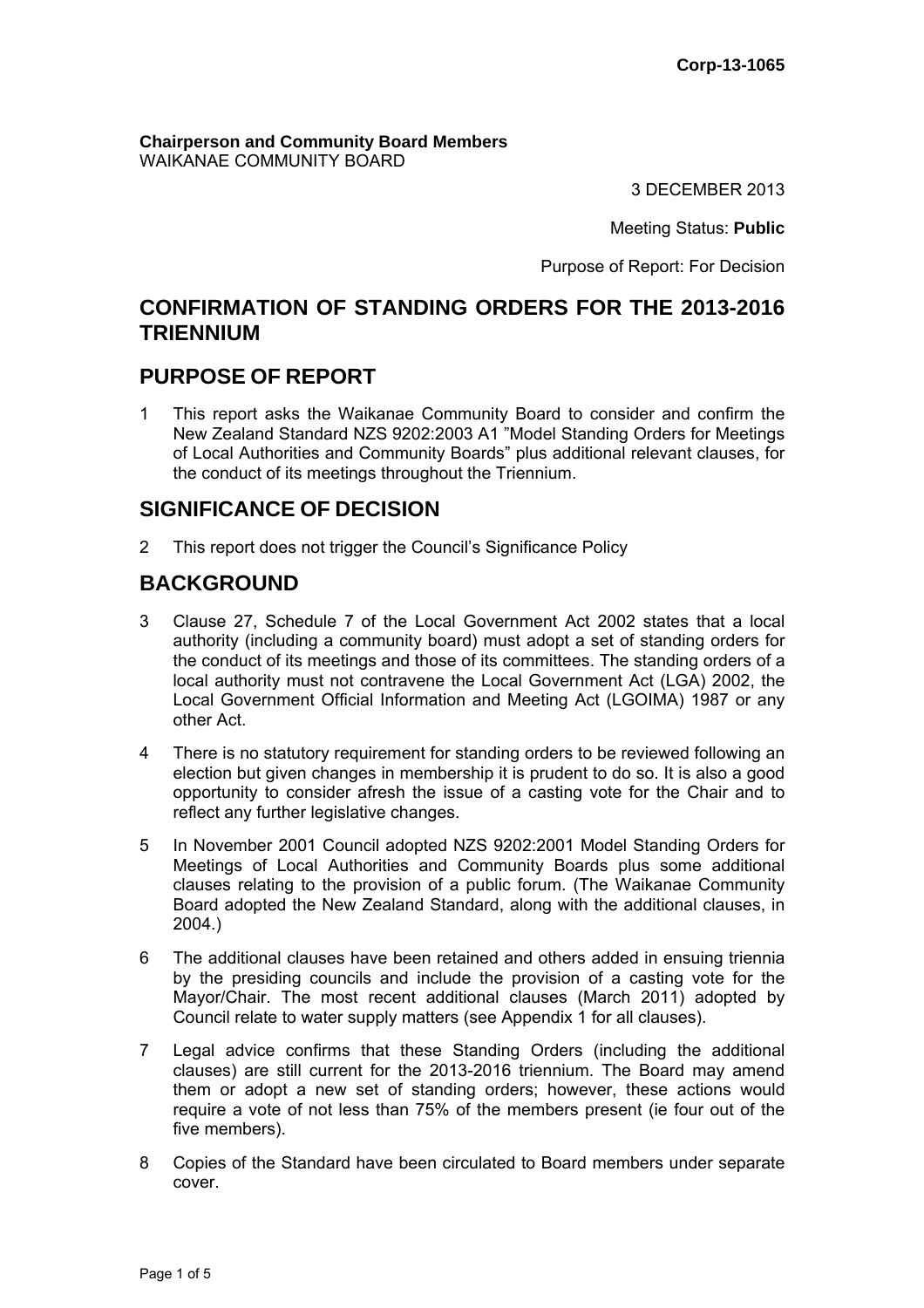# **CONSIDERATIONS**

#### **Issues**

- 9 The Standards New Zealand Model Standing Orders are designed to ensure that statutory public accountability requirements are met as well as prescribing procedures for the proper and orderly conduct of meetings.
- 10 Additional clause (e) provides the Chair or any other person presiding at the meeting with a casting vote. This means that where there is an equality of votes the Chair may use his vote to decide the matter. If the Chair chooses not to use this power and the equality of votes remains, the matter in question reverts to the status quo. In previous triennia the use of the casting vote was approved and still stands. If the Board wishes to change this it must do so by a vote of not less than 75% of its members present.
- 11 At its meeting on 7 November Council considered and confirmed these Standing Orders including retaining the casting vote for the Mayor/Chair and confirming the amendments from the Local Government Act (LGA) 2002. The Standard will be reformatted to make it more coherent and user-friendly.
- 12 In 2012 the LGA 2002 was amended to include, amongst other things, new powers for the Mayor. These changes will be incorporated into the document (Appendix 2), and the entire document reformatted to make it more user-friendly.

## Financial Considerations

13 There are no financial considerations.

## Legal Considerations

14 There are no additional legal considerations.

## **Delegation**

15 The Community Board has the delegation under the Local Government Act 2002 to consider this matter.

## **Consultation**

16 There are no consultation considerations.

#### Policy Implications

17 There are no policy implications.

#### Tāngata Whenua Considerations

18 There are no tāngata whenua considerations.

#### Publicity Considerations

19 There are no publicity considerations. A copy of Council's Standing Orders will be posted on the Council website.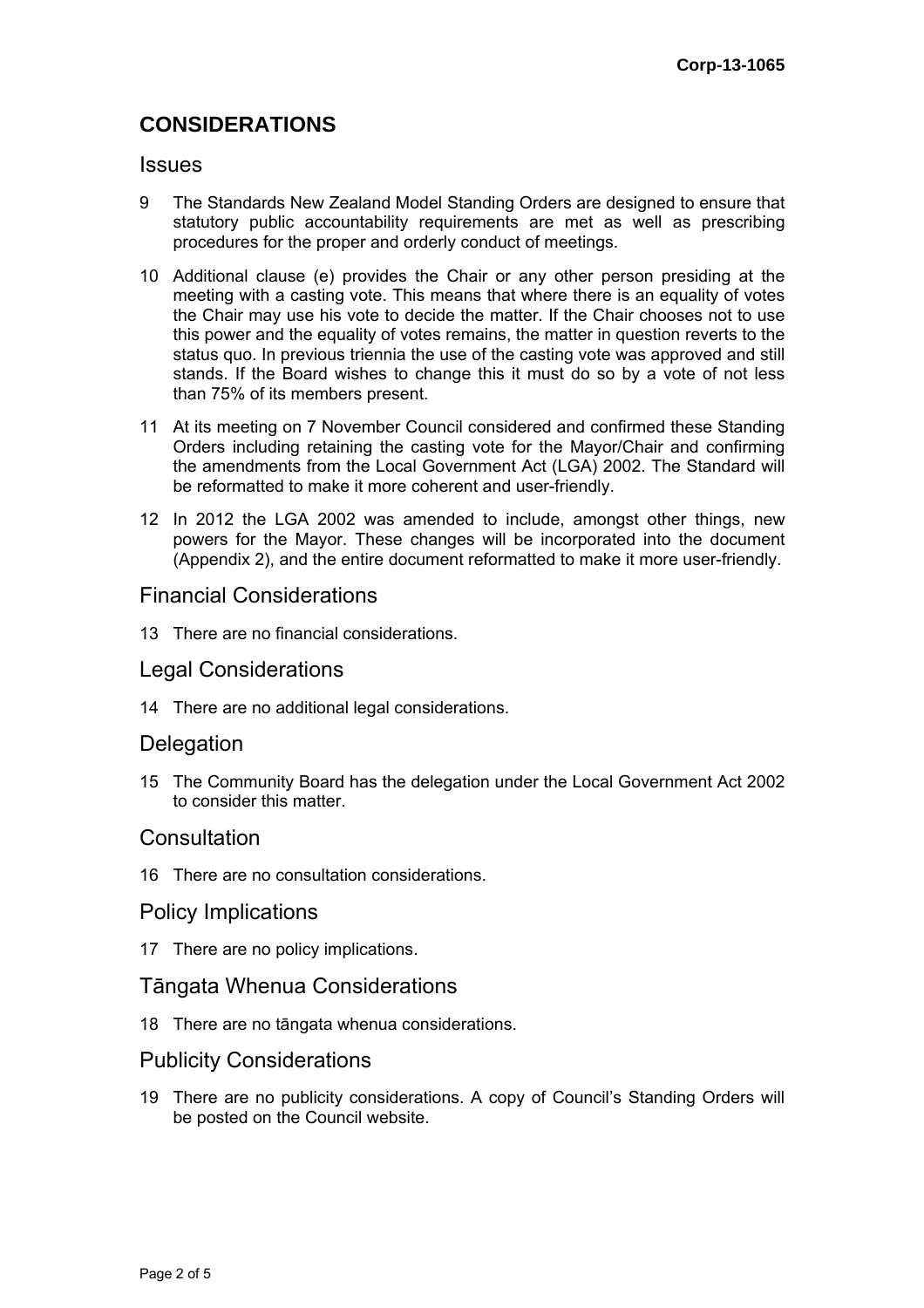# **RECOMMENDATIONS**

20 That, for the conduct of its meetings in the 2013-2016 Triennium, the Waikanae Community Board notes the application of NZS 9202:2003 A1 'Model Standing Orders for Meetings of Local Authorities and Community Boards' including the additional clauses listed in Appendix 1 and the amended clauses as at Appendix 2 of report Corp-13-1065.

| <b>Report prepared by:</b>             | Approved for submission by:                              |
|----------------------------------------|----------------------------------------------------------|
| <b>Vyvien Starbuck-Maffey</b>          | Stephen McArthur                                         |
| <b>Democratic Services Team Leader</b> | <b>Group Manager Strategy and</b><br><b>Partnerships</b> |
| <b>ATTACHMENTS:</b>                    |                                                          |

**Appendix 1 – Additional clauses approved by Council Appendix 2 – Amendments reflecting legislative changes**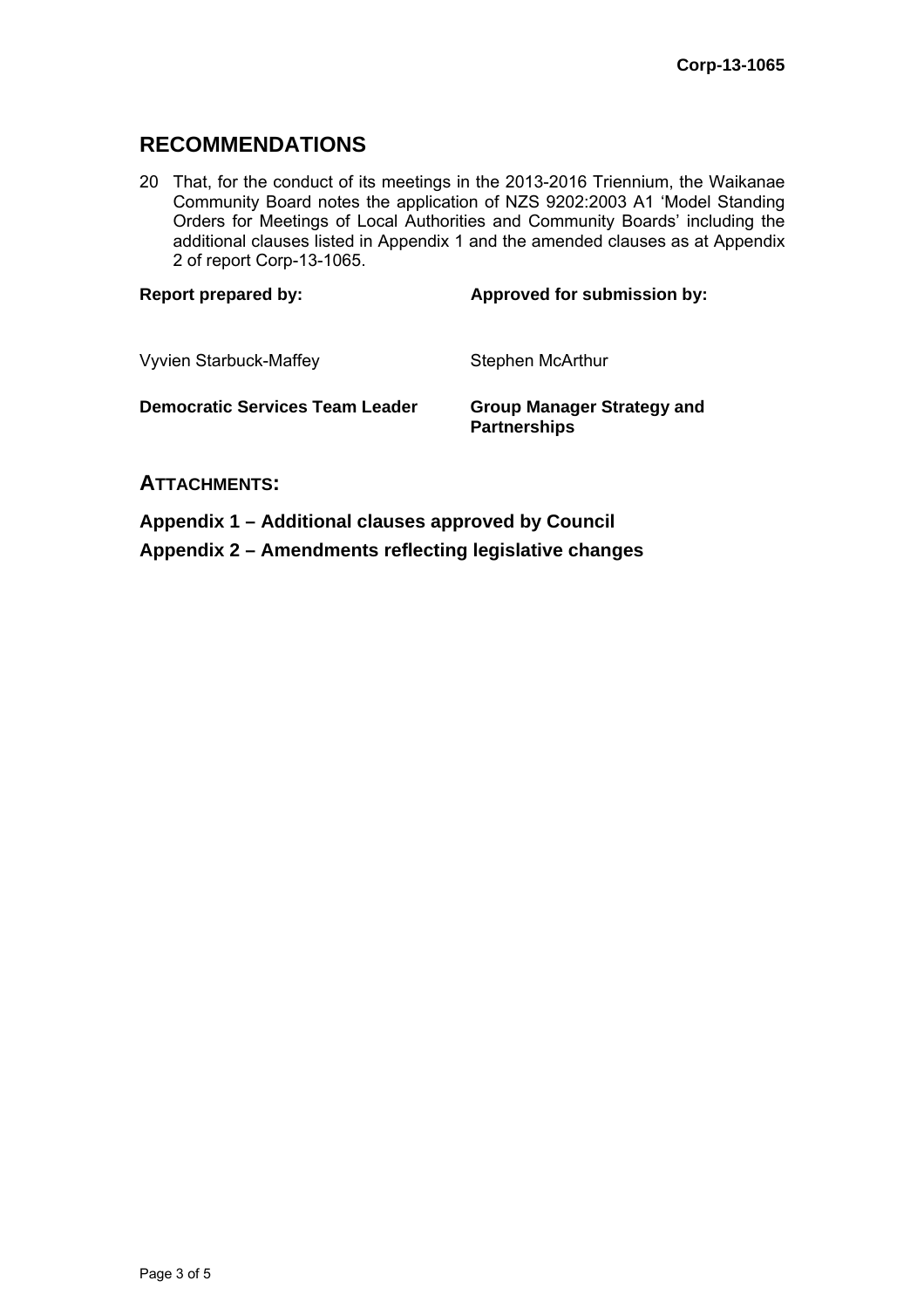## **Appendix 1 – list of additional clauses to Model Standing Orders**

#### **Clauses adopted on 11 November 2010**

- (a) A period of up to thirty minutes will be provided after the start of each meeting for Public Speaking Time to allow for oral submissions generally relating to agenda items, although other matters may be raised with the leave of the Chairperson. The period of time for each speaker shall be three minutes but it may be extended to five minutes at the discretion of the Chairperson recognising that Public Speaking Time is not a period for general debate.
- (b) Any written material associated with oral submissions shall be given to the Democratic Services Advisor prior to the start of the meetings, which may be distributed to elected members for their information at the Chairperson's discretion. Any written material accompanying an oral submission will not be appended to the minutes but briefly noted in the minutes.
- (c) The Chairperson will indicate, during the item in the agenda on Chairperson's/Members' Business, how oral submissions raised during Public Speaking Time will be dealt with, unless the meeting resolves otherwise.
- (d) In making oral submissions, members of the public shall not be disrespectful, not use offensive or malicious language nor make statements with malice.
- (e) The Mayor or Chairperson or any other person presiding at the meeting has a deliberative vote and in the case of an equality of votes, does have a casting vote

#### **Clauses adopted on 17 March 2011**

Any decision relating to:

(a) the divestment of ownership of water assets under Sections 130, 131 and 137 of the Local Government Act 2002 or in any other situation;

(b) transfer of water assets and services to a local government organisation under S 130 of the Local Government Act 2002 or in any other situation;

(c) contracting out for the management or operation of the water supply system as a whole, either to a private interest or a local government organisation under S136 of the Local Government Act 2002 or in any other situation. (Note: this provision does not apply to contracts for maintenance, renewal and upgrade works, or for professional services, design and contract management);

(d) establishment of a joint arrangement or a joint local government arrangement under Section 137 of the Local Government Act 2002 or in any other situation;

(e) transfer of control of funding policy, pricing and charging responsibilities in relation to water to any other local government organisation or private interest;